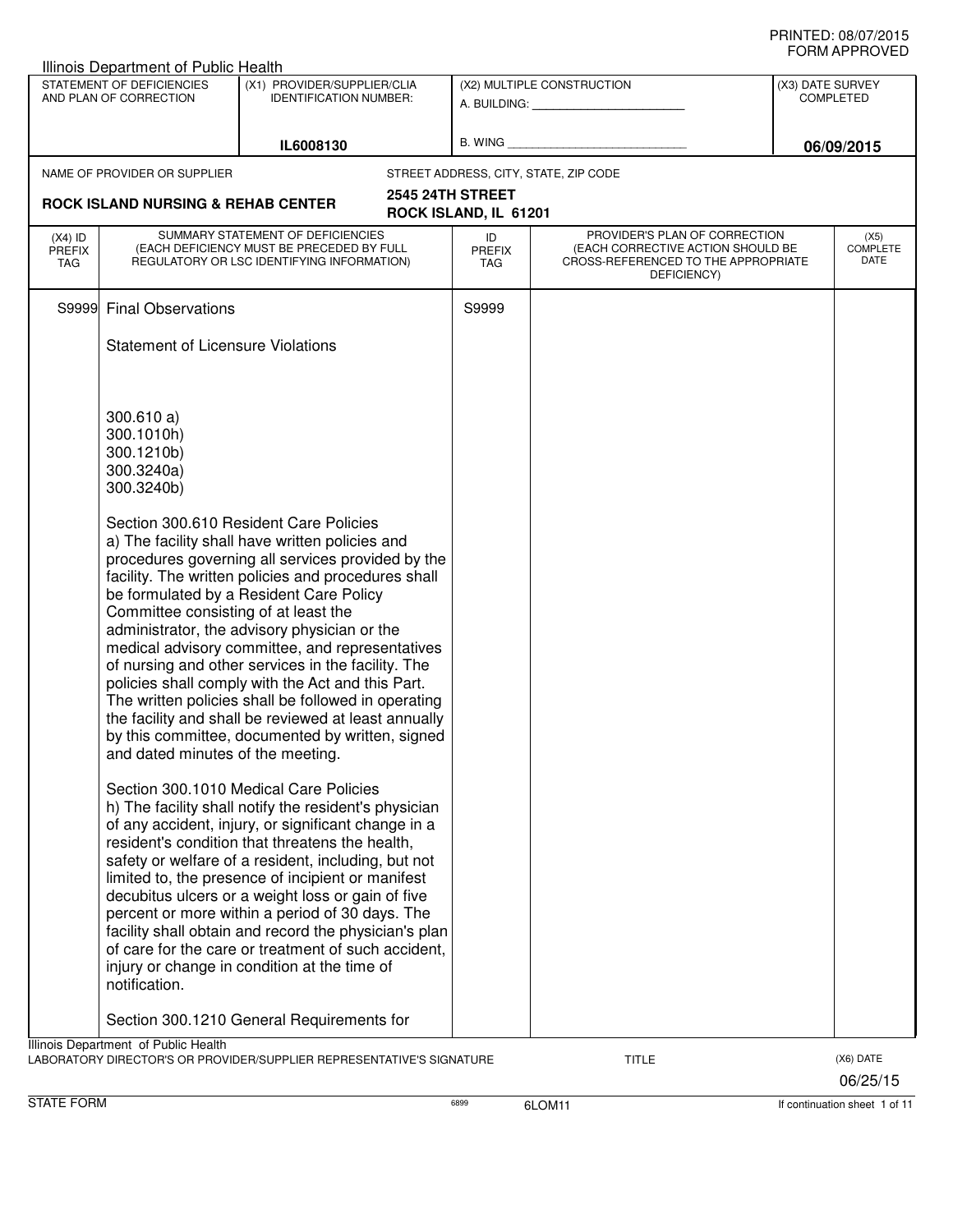|                                          | Illinois Department of Public Health                                                          |                                                                                                                                                                                                                                                                                                                                                                                                                                                                                                                                                                                                                                                                                                                                                                                                                                                                                                                                                                                                                         |                                                  |                                                                                                                          |                               |                                        |
|------------------------------------------|-----------------------------------------------------------------------------------------------|-------------------------------------------------------------------------------------------------------------------------------------------------------------------------------------------------------------------------------------------------------------------------------------------------------------------------------------------------------------------------------------------------------------------------------------------------------------------------------------------------------------------------------------------------------------------------------------------------------------------------------------------------------------------------------------------------------------------------------------------------------------------------------------------------------------------------------------------------------------------------------------------------------------------------------------------------------------------------------------------------------------------------|--------------------------------------------------|--------------------------------------------------------------------------------------------------------------------------|-------------------------------|----------------------------------------|
|                                          | STATEMENT OF DEFICIENCIES<br>AND PLAN OF CORRECTION                                           | (X1) PROVIDER/SUPPLIER/CLIA<br><b>IDENTIFICATION NUMBER:</b>                                                                                                                                                                                                                                                                                                                                                                                                                                                                                                                                                                                                                                                                                                                                                                                                                                                                                                                                                            |                                                  | (X2) MULTIPLE CONSTRUCTION<br>A. BUILDING: A. BUILDING:                                                                  | (X3) DATE SURVEY<br>COMPLETED |                                        |
|                                          |                                                                                               | IL6008130                                                                                                                                                                                                                                                                                                                                                                                                                                                                                                                                                                                                                                                                                                                                                                                                                                                                                                                                                                                                               | B. WING                                          |                                                                                                                          |                               | 06/09/2015                             |
|                                          | NAME OF PROVIDER OR SUPPLIER                                                                  |                                                                                                                                                                                                                                                                                                                                                                                                                                                                                                                                                                                                                                                                                                                                                                                                                                                                                                                                                                                                                         | STREET ADDRESS, CITY, STATE, ZIP CODE            |                                                                                                                          |                               |                                        |
|                                          | <b>ROCK ISLAND NURSING &amp; REHAB CENTER</b>                                                 |                                                                                                                                                                                                                                                                                                                                                                                                                                                                                                                                                                                                                                                                                                                                                                                                                                                                                                                                                                                                                         | <b>2545 24TH STREET</b><br>ROCK ISLAND, IL 61201 |                                                                                                                          |                               |                                        |
| $(X4)$ ID<br><b>PREFIX</b><br><b>TAG</b> |                                                                                               | SUMMARY STATEMENT OF DEFICIENCIES<br>(EACH DEFICIENCY MUST BE PRECEDED BY FULL<br>REGULATORY OR LSC IDENTIFYING INFORMATION)                                                                                                                                                                                                                                                                                                                                                                                                                                                                                                                                                                                                                                                                                                                                                                                                                                                                                            | ID<br><b>PREFIX</b><br><b>TAG</b>                | PROVIDER'S PLAN OF CORRECTION<br>(EACH CORRECTIVE ACTION SHOULD BE<br>CROSS-REFERENCED TO THE APPROPRIATE<br>DEFICIENCY) |                               | (X5)<br><b>COMPLETE</b><br><b>DATE</b> |
| S9999                                    | Continued From page 1                                                                         |                                                                                                                                                                                                                                                                                                                                                                                                                                                                                                                                                                                                                                                                                                                                                                                                                                                                                                                                                                                                                         | S9999                                            |                                                                                                                          |                               |                                        |
|                                          | Nursing and Personal Care<br>care needs of the resident.<br>(Section 3-610 of the Act)<br>by: | b) The facility shall provide the necessary care<br>and services to attain or maintain the highest<br>practicable physical, mental, and psychological<br>well-being of the resident, in accordance with<br>each resident's comprehensive resident care<br>plan. Adequate and properly supervised nursing<br>care and personal care shall be provided to each<br>resident to meet the total nursing and personal<br>Section 300.3240 Abuse and Neglect<br>a) An owner, licensee, administrator, employee or<br>agent of a facility shall not abuse or neglect a<br>resident. (A, B) (Section 2-107 of the Act)<br>b) A facility employee or agent who becomes<br>aware of abuse or neglect of a resident shall<br>immediately report the matter to the facility<br>administrator. (Section 3-610 of the Act)<br>d) A facility administrator, employee, or agent who<br>becomes aware of abuse or neglect of a resident<br>shall also report the matter to the Department.<br>These Requirements are not met as evidenced |                                                  |                                                                                                                          |                               |                                        |
|                                          | Illinois Department of Public Health                                                          | Based on observation, interview and record<br>review, the facility failed to recognize swollen and<br>bruised female genitalia as potential sexual<br>abuse, failed to immediately report an incident of<br>possible sexual abuse to the administrator and<br>failed to promptly investigate an incident of<br>possible sexual abuse involving R4, one of 14<br>residents reviewed for abuse in the sample of 22.<br>This failure has the potential to affect nine<br>residents (R4, R14, R15, R18, R19, R20, R24,                                                                                                                                                                                                                                                                                                                                                                                                                                                                                                      |                                                  |                                                                                                                          |                               |                                        |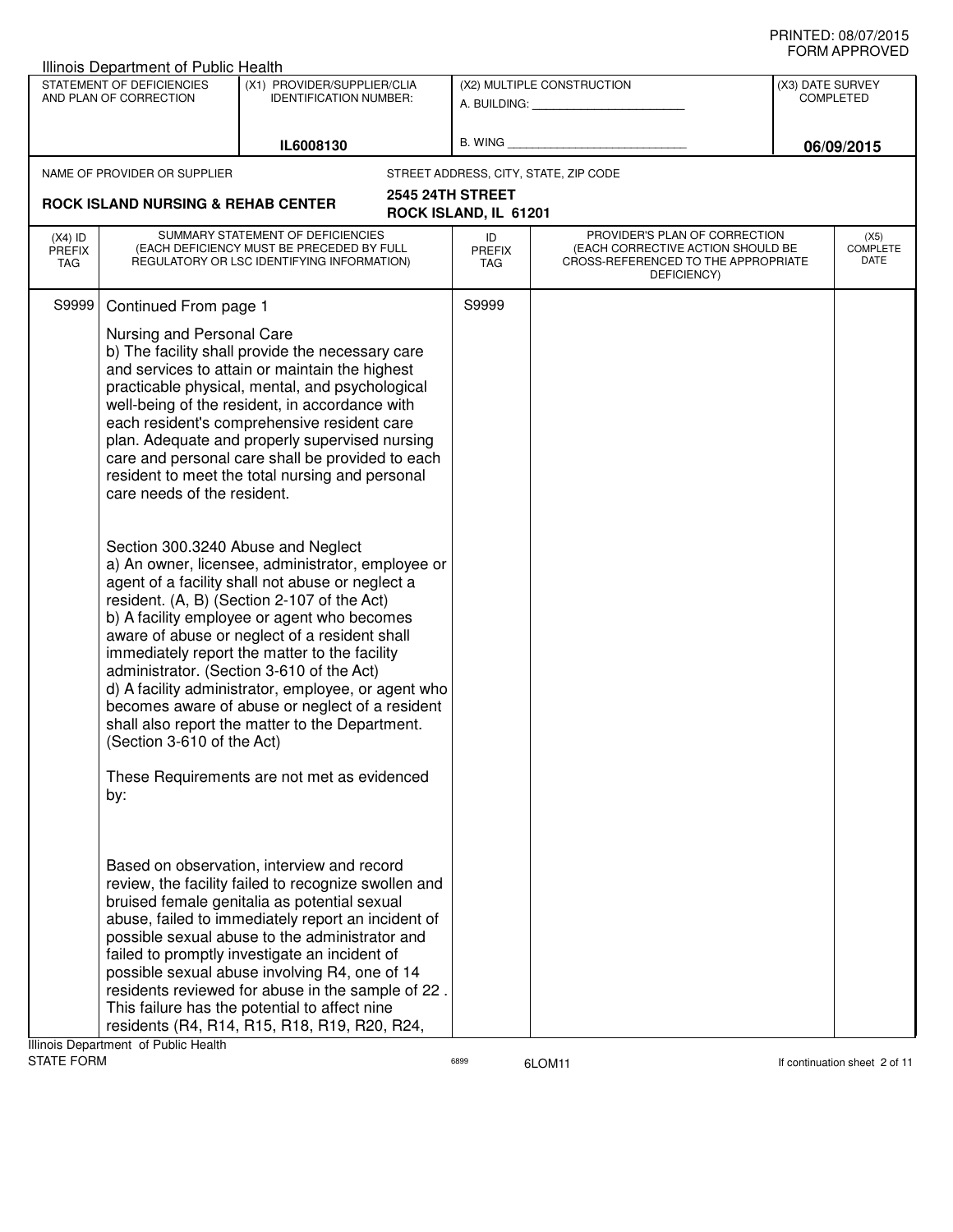| STATEMENT OF DEFICIENCIES<br>(X1) PROVIDER/SUPPLIER/CLIA<br>(X2) MULTIPLE CONSTRUCTION<br>(X3) DATE SURVEY<br>AND PLAN OF CORRECTION<br><b>IDENTIFICATION NUMBER:</b><br><b>COMPLETED</b><br>A. BUILDING: A. BUILDING:<br>B. WING <b>Example 20</b><br>IL6008130<br>06/09/2015<br>STREET ADDRESS, CITY, STATE, ZIP CODE<br>NAME OF PROVIDER OR SUPPLIER                                                                                                                                                                                                                                                                                                                                                                                                                                                                                                                                                                                                                                                                                                                                                                                                                                                                                                                                                                                                                                                                                                                                                                                                                                                                                                                                                                                                                                                |                                 |
|--------------------------------------------------------------------------------------------------------------------------------------------------------------------------------------------------------------------------------------------------------------------------------------------------------------------------------------------------------------------------------------------------------------------------------------------------------------------------------------------------------------------------------------------------------------------------------------------------------------------------------------------------------------------------------------------------------------------------------------------------------------------------------------------------------------------------------------------------------------------------------------------------------------------------------------------------------------------------------------------------------------------------------------------------------------------------------------------------------------------------------------------------------------------------------------------------------------------------------------------------------------------------------------------------------------------------------------------------------------------------------------------------------------------------------------------------------------------------------------------------------------------------------------------------------------------------------------------------------------------------------------------------------------------------------------------------------------------------------------------------------------------------------------------------------|---------------------------------|
|                                                                                                                                                                                                                                                                                                                                                                                                                                                                                                                                                                                                                                                                                                                                                                                                                                                                                                                                                                                                                                                                                                                                                                                                                                                                                                                                                                                                                                                                                                                                                                                                                                                                                                                                                                                                        |                                 |
|                                                                                                                                                                                                                                                                                                                                                                                                                                                                                                                                                                                                                                                                                                                                                                                                                                                                                                                                                                                                                                                                                                                                                                                                                                                                                                                                                                                                                                                                                                                                                                                                                                                                                                                                                                                                        |                                 |
|                                                                                                                                                                                                                                                                                                                                                                                                                                                                                                                                                                                                                                                                                                                                                                                                                                                                                                                                                                                                                                                                                                                                                                                                                                                                                                                                                                                                                                                                                                                                                                                                                                                                                                                                                                                                        |                                 |
| 2545 24TH STREET<br><b>ROCK ISLAND NURSING &amp; REHAB CENTER</b><br>ROCK ISLAND, IL 61201                                                                                                                                                                                                                                                                                                                                                                                                                                                                                                                                                                                                                                                                                                                                                                                                                                                                                                                                                                                                                                                                                                                                                                                                                                                                                                                                                                                                                                                                                                                                                                                                                                                                                                             |                                 |
| SUMMARY STATEMENT OF DEFICIENCIES<br>PROVIDER'S PLAN OF CORRECTION<br>ID<br>$(X4)$ ID<br>(EACH DEFICIENCY MUST BE PRECEDED BY FULL<br>(EACH CORRECTIVE ACTION SHOULD BE<br><b>PREFIX</b><br>PREFIX<br>REGULATORY OR LSC IDENTIFYING INFORMATION)<br>CROSS-REFERENCED TO THE APPROPRIATE<br>TAG<br>TAG<br>DEFICIENCY)                                                                                                                                                                                                                                                                                                                                                                                                                                                                                                                                                                                                                                                                                                                                                                                                                                                                                                                                                                                                                                                                                                                                                                                                                                                                                                                                                                                                                                                                                   | (X5)<br><b>COMPLETE</b><br>DATE |
| S9999<br>S9999<br>Continued From page 2                                                                                                                                                                                                                                                                                                                                                                                                                                                                                                                                                                                                                                                                                                                                                                                                                                                                                                                                                                                                                                                                                                                                                                                                                                                                                                                                                                                                                                                                                                                                                                                                                                                                                                                                                                |                                 |
| R25, and R27) in the sample of 22 and 19<br>residents (R5, R32 to R48 and R86) in the<br>supplemental sample who live on the second<br>floor of the facility and the facility failed to follow<br>its policy on abuse prevention by not immediately<br>reporting an incident of potential sexual assault to<br>the facility Administrator, physician, law<br>enforcement, and responsible party; and failed to<br>follow their policy and investigate timely an<br>incident of potential sexual assault involving one<br>resident (R4) of 14 residents reviewed for abuse<br>in a sample of 22. R4 exhibited multiple bruising<br>on the arms, face, handprint type bruising on R4 '<br>s right inner thigh, scratches on R4 's right inner<br>thigh as well as a swollen, reddened and bruised<br>labia (vaginal area). These failures have the<br>potential to affect nine residents (R4, R14, R15,<br>R18, R19, R20, R24, R25, and R27) in the<br>sample of 22 and 19 residents (R5, R32 to R48<br>and R86) in the supplemental sample who live on<br>the second floor of the facility.<br>Findings include:<br>On 05/29/15 at 2:50 P.M., R4 was lying in bed in<br>R4's room on the second floor, looking around<br>the room. Yellow/green bruising was present<br>around R4's right eye and multiple purple bruises<br>of various sizes were present on both of R4's<br>arms, including fingertip bruising to R4's right<br>upper arm. A yellow/purple 20 X 10 CM<br>(centimeter) bruise was present on R4's posterior<br>right upper thigh. A green/purple hand print<br>shaped bruise was present to R4's left upper,<br>inner thigh. Scratches were also present to R4's<br>right inner thigh. A 3 CM purple bruise was<br>present on R4's right labia. The labia was also<br>swollen and red. |                                 |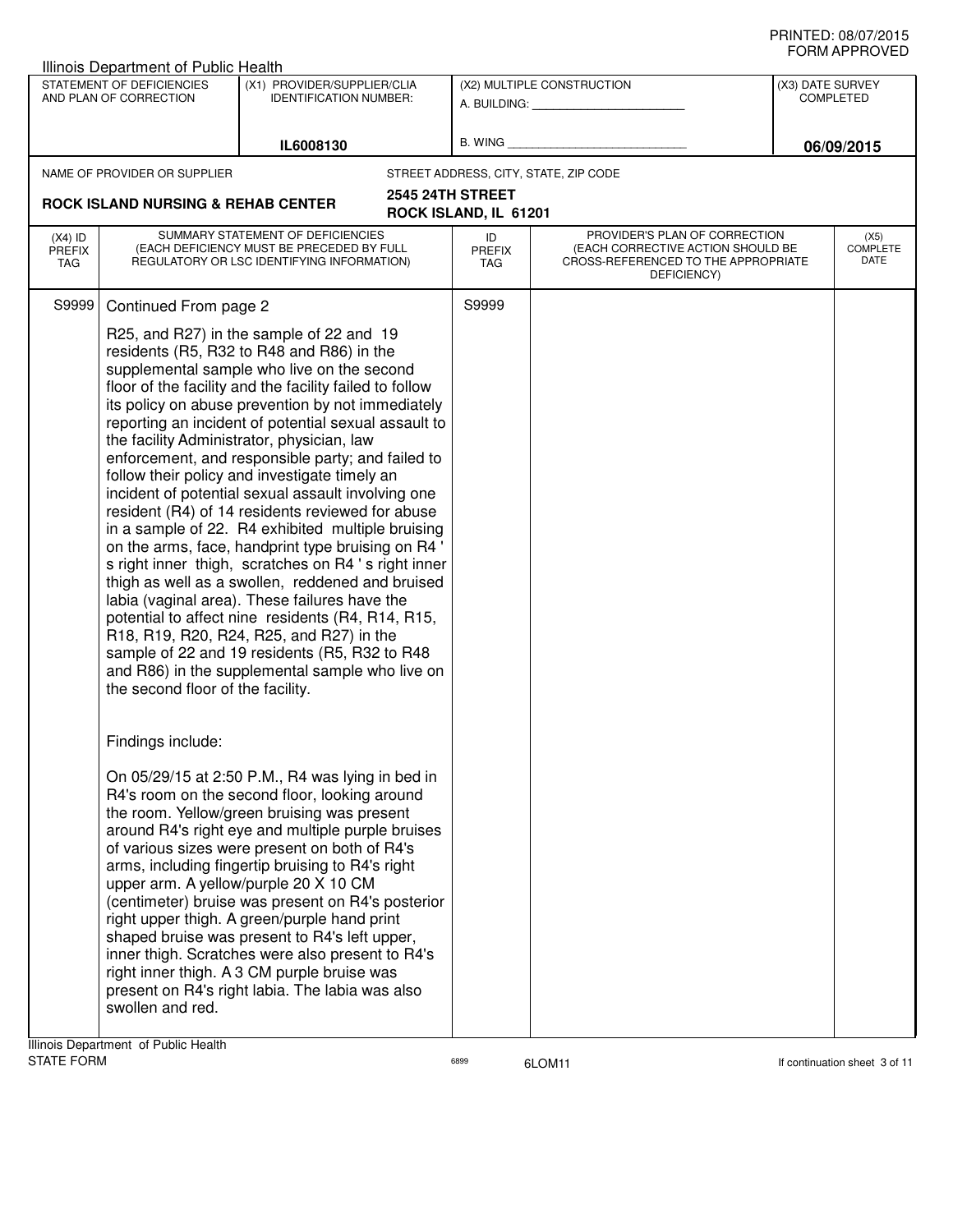| STATEMENT OF DEFICIENCIES<br>(X1) PROVIDER/SUPPLIER/CLIA<br>(X2) MULTIPLE CONSTRUCTION<br>AND PLAN OF CORRECTION<br><b>IDENTIFICATION NUMBER:</b><br><b>COMPLETED</b><br>A. BUILDING: A. BUILDING:<br>B. WING<br>IL6008130<br>NAME OF PROVIDER OR SUPPLIER<br>STREET ADDRESS, CITY, STATE, ZIP CODE<br><b>2545 24TH STREET</b><br><b>ROCK ISLAND NURSING &amp; REHAB CENTER</b><br>ROCK ISLAND, IL 61201<br>SUMMARY STATEMENT OF DEFICIENCIES<br>PROVIDER'S PLAN OF CORRECTION<br>$(X4)$ ID<br>ID<br>(EACH DEFICIENCY MUST BE PRECEDED BY FULL<br>(EACH CORRECTIVE ACTION SHOULD BE<br><b>PREFIX</b><br><b>PREFIX</b><br>REGULATORY OR LSC IDENTIFYING INFORMATION)<br>CROSS-REFERENCED TO THE APPROPRIATE<br><b>TAG</b><br>TAG<br>DEFICIENCY)<br>S9999<br>S9999<br>Continued From page 3<br>R4's Nurses' Notes dated 05/24/15 at 7:03 P.M.<br>document, "CNA assigned to resident alerted this<br>nurse to resident's 'red vaginal area'. Upon exam<br>(examination) per this nurse labia (right side) is<br>red and swollen and resident's clitoris has<br>obvious swelling. Origin of swelling and redness<br>is unknown, will pass information to oncoming<br>shift to monitor and have Nurse Practioner (Z1)<br>examine area in the A.M."<br>R4's Nurses' Notes dated 05/25/15 at 12:46 A.M.<br>document, "Res (resident) vaginal area remains<br>red and swollen and very tender to touch. Tylenol<br>Elixir given for discomfort."<br>R4's Nurses' Notes dated 05/25/15 at 5:36 A.M.<br>document, "Noted bruising to inner thighs injury.<br>Skin report made. 5:25 A.M., Administrator (E1)<br>notified. Also (E14 Assistant Director of Nurses)<br>called at 5:27 A.M."<br>R4's Nurses' Notes dated 05/25/15 at 8:33 P.M.<br>document, "Resident sleeping most of shift.<br>Noted right side of face to be slightly 'puffy'<br>especially around resident right eye. Resident<br>repositioned per staff. Resident noted to have<br>what appears to look like scratch mark on her<br>right inner thigh, and resident remains very<br>'guarded of her genital' area."<br>The facility form, titled "Initial Report to IDPH<br>Regional Office" dated 05/25/15 includes a "Fax<br>Transmission Journal" with a time stamp of 08:40<br>$(8:40 A.M.)$ .<br>On 05/29/15 at 3:00 P.M., E3 (Licensed Practical<br>Nurse) stated, "This past Sunday (05/24/15),<br>around 5:00 P.M., E5 (Certified Nursing<br>Assistant) came and got me and said I want you<br>to look at (R4). When I got to the room, (R4)'s | Illinois Department of Public Health |  |                  |                                 |
|-----------------------------------------------------------------------------------------------------------------------------------------------------------------------------------------------------------------------------------------------------------------------------------------------------------------------------------------------------------------------------------------------------------------------------------------------------------------------------------------------------------------------------------------------------------------------------------------------------------------------------------------------------------------------------------------------------------------------------------------------------------------------------------------------------------------------------------------------------------------------------------------------------------------------------------------------------------------------------------------------------------------------------------------------------------------------------------------------------------------------------------------------------------------------------------------------------------------------------------------------------------------------------------------------------------------------------------------------------------------------------------------------------------------------------------------------------------------------------------------------------------------------------------------------------------------------------------------------------------------------------------------------------------------------------------------------------------------------------------------------------------------------------------------------------------------------------------------------------------------------------------------------------------------------------------------------------------------------------------------------------------------------------------------------------------------------------------------------------------------------------------------------------------------------------------------------------------------------------------------------------------------------------------------------------------------------------------------------------------------------------------------------------------------------------------------------------------------------------------------------------------------|--------------------------------------|--|------------------|---------------------------------|
|                                                                                                                                                                                                                                                                                                                                                                                                                                                                                                                                                                                                                                                                                                                                                                                                                                                                                                                                                                                                                                                                                                                                                                                                                                                                                                                                                                                                                                                                                                                                                                                                                                                                                                                                                                                                                                                                                                                                                                                                                                                                                                                                                                                                                                                                                                                                                                                                                                                                                                                 |                                      |  | (X3) DATE SURVEY |                                 |
|                                                                                                                                                                                                                                                                                                                                                                                                                                                                                                                                                                                                                                                                                                                                                                                                                                                                                                                                                                                                                                                                                                                                                                                                                                                                                                                                                                                                                                                                                                                                                                                                                                                                                                                                                                                                                                                                                                                                                                                                                                                                                                                                                                                                                                                                                                                                                                                                                                                                                                                 |                                      |  |                  |                                 |
|                                                                                                                                                                                                                                                                                                                                                                                                                                                                                                                                                                                                                                                                                                                                                                                                                                                                                                                                                                                                                                                                                                                                                                                                                                                                                                                                                                                                                                                                                                                                                                                                                                                                                                                                                                                                                                                                                                                                                                                                                                                                                                                                                                                                                                                                                                                                                                                                                                                                                                                 |                                      |  |                  |                                 |
|                                                                                                                                                                                                                                                                                                                                                                                                                                                                                                                                                                                                                                                                                                                                                                                                                                                                                                                                                                                                                                                                                                                                                                                                                                                                                                                                                                                                                                                                                                                                                                                                                                                                                                                                                                                                                                                                                                                                                                                                                                                                                                                                                                                                                                                                                                                                                                                                                                                                                                                 |                                      |  |                  | 06/09/2015                      |
|                                                                                                                                                                                                                                                                                                                                                                                                                                                                                                                                                                                                                                                                                                                                                                                                                                                                                                                                                                                                                                                                                                                                                                                                                                                                                                                                                                                                                                                                                                                                                                                                                                                                                                                                                                                                                                                                                                                                                                                                                                                                                                                                                                                                                                                                                                                                                                                                                                                                                                                 |                                      |  |                  |                                 |
|                                                                                                                                                                                                                                                                                                                                                                                                                                                                                                                                                                                                                                                                                                                                                                                                                                                                                                                                                                                                                                                                                                                                                                                                                                                                                                                                                                                                                                                                                                                                                                                                                                                                                                                                                                                                                                                                                                                                                                                                                                                                                                                                                                                                                                                                                                                                                                                                                                                                                                                 |                                      |  |                  |                                 |
|                                                                                                                                                                                                                                                                                                                                                                                                                                                                                                                                                                                                                                                                                                                                                                                                                                                                                                                                                                                                                                                                                                                                                                                                                                                                                                                                                                                                                                                                                                                                                                                                                                                                                                                                                                                                                                                                                                                                                                                                                                                                                                                                                                                                                                                                                                                                                                                                                                                                                                                 |                                      |  |                  | (X5)<br><b>COMPLETE</b><br>DATE |
|                                                                                                                                                                                                                                                                                                                                                                                                                                                                                                                                                                                                                                                                                                                                                                                                                                                                                                                                                                                                                                                                                                                                                                                                                                                                                                                                                                                                                                                                                                                                                                                                                                                                                                                                                                                                                                                                                                                                                                                                                                                                                                                                                                                                                                                                                                                                                                                                                                                                                                                 |                                      |  |                  |                                 |
|                                                                                                                                                                                                                                                                                                                                                                                                                                                                                                                                                                                                                                                                                                                                                                                                                                                                                                                                                                                                                                                                                                                                                                                                                                                                                                                                                                                                                                                                                                                                                                                                                                                                                                                                                                                                                                                                                                                                                                                                                                                                                                                                                                                                                                                                                                                                                                                                                                                                                                                 |                                      |  |                  |                                 |
| Illinois Department of Public Health<br><b>STATE FORM</b><br>6899<br>6LOM11                                                                                                                                                                                                                                                                                                                                                                                                                                                                                                                                                                                                                                                                                                                                                                                                                                                                                                                                                                                                                                                                                                                                                                                                                                                                                                                                                                                                                                                                                                                                                                                                                                                                                                                                                                                                                                                                                                                                                                                                                                                                                                                                                                                                                                                                                                                                                                                                                                     |                                      |  |                  | If continuation sheet 4 of 11   |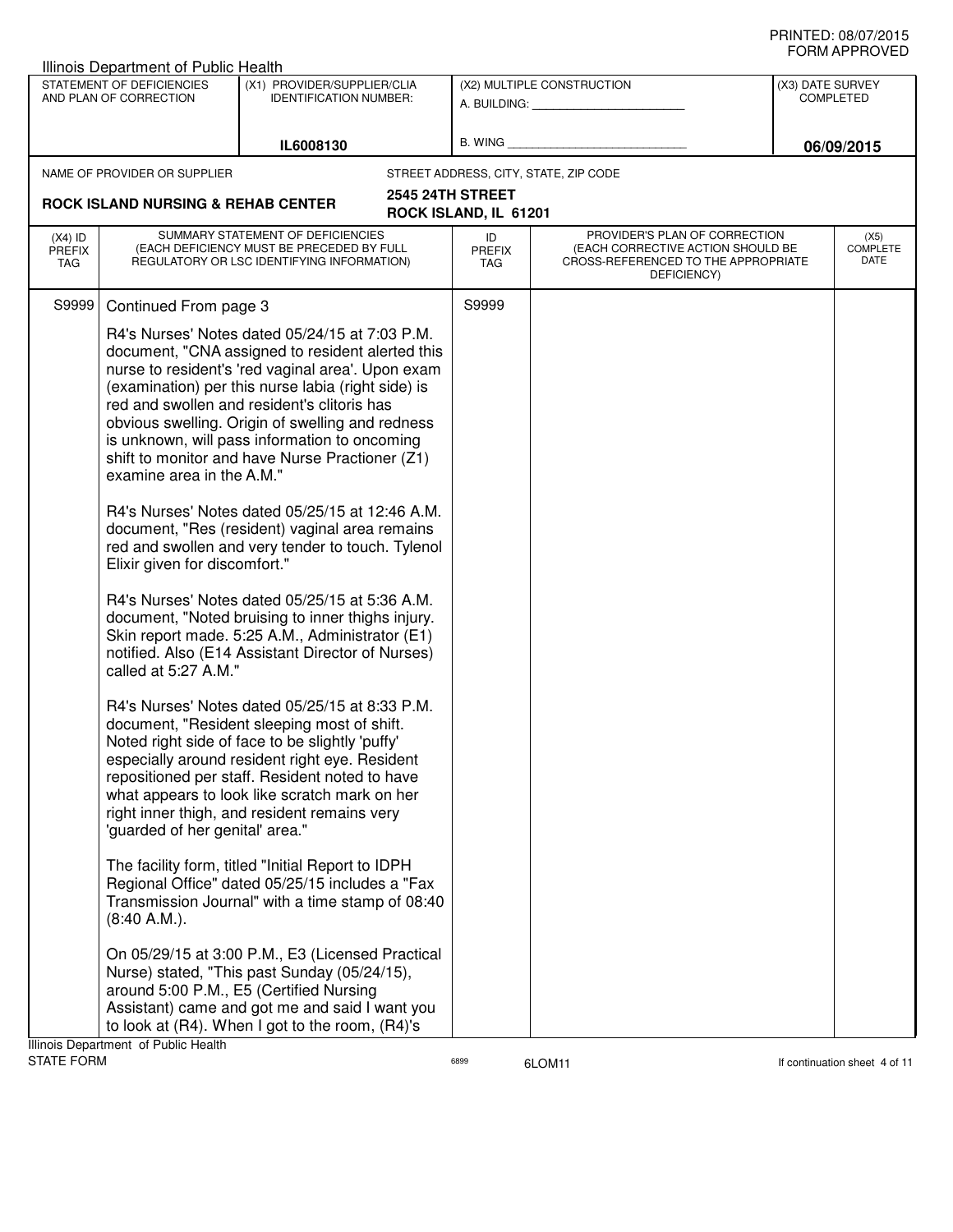| STATEMENT OF DEFICIENCIES<br>(X1) PROVIDER/SUPPLIER/CLIA<br>(X2) MULTIPLE CONSTRUCTION<br>(X3) DATE SURVEY<br><b>COMPLETED</b><br>AND PLAN OF CORRECTION<br><b>IDENTIFICATION NUMBER:</b><br>A. BUILDING: A. BUILDING:<br><b>B. WING</b><br>IL6008130<br>06/09/2015<br>NAME OF PROVIDER OR SUPPLIER<br>STREET ADDRESS, CITY, STATE, ZIP CODE<br>2545 24TH STREET<br><b>ROCK ISLAND NURSING &amp; REHAB CENTER</b><br>ROCK ISLAND, IL 61201<br>SUMMARY STATEMENT OF DEFICIENCIES<br>PROVIDER'S PLAN OF CORRECTION<br>$(X4)$ ID<br>ID<br>(X5)<br>(EACH DEFICIENCY MUST BE PRECEDED BY FULL<br><b>COMPLETE</b><br>(EACH CORRECTIVE ACTION SHOULD BE<br><b>PREFIX</b><br><b>PREFIX</b><br>DATE<br>REGULATORY OR LSC IDENTIFYING INFORMATION)<br>CROSS-REFERENCED TO THE APPROPRIATE<br>TAG<br><b>TAG</b><br>DEFICIENCY)<br>S9999<br>S9999<br>Continued From page 4<br>covers were down. (R4) was very guarded of<br>(R4)'s vaginal area. (R4) kept (R4)'s legs closed,<br>(R4) didn't want anyone looking at it. I noticed<br>right away that the right side of (R4)'s vagina was<br>very swollen and (R4) had scratch marks on<br>(R4)'s right thigh. There also appeared to be a<br>hand print on (R4)'s right thigh. I did not notice<br>any vaginal bleeding. I also noticed swelling and<br>bruising under (R4)'s right eye. (R4) did not have<br>any bruising when I saw (R4) before (Sunday)."<br>On 05/29/15 at 3:25 P.M., E4 (Registered Nurse)<br>stated, "After supper (on 05/24/15), (E3 Licensed<br>Practical Nurse) asked me to come look at<br>something on (R4). It was around 5:00 P.M.<br>(R4)'s vagina was swollen and red. There was<br>fresh bruising on (R4)'s inner thighs. (R4) was<br>withdrawn, which wasn't like (R4). She also had a<br>bruise to (R4)'s right eye, around the cheek bone.<br>I told (E3) we need to report it. Instead (E3) had<br>the two third shift nurses look at (R4) around<br>10:00 or 10:30 (P.M.)."<br>On 05/29/15 at 3:35 P.M., E5 (Certified Nursing<br>Assistant) stated, "When I went into (R4)'s room,<br>(R4) had (R4)"s private area exposed. It looked<br>unusual. There was a flap of skin hanging from<br>the vagina. There was redness. We (E8/Certified<br>Nursing Assistant and I) had E3 and E4 come into<br>the room and look at (R4)."<br>On 05/29/15 at 3:50 P.M., Z1 (Nurse Practioner)<br>stated, "Last Monday (05/25/15) I was off. I got<br>called at 6:30 A.M. by (E9 Licensed Practical<br>Nurse). (E9) let me know there was some<br>bruising to (R4)'s upper extremities and thighs<br>and swelling to (R4)'s vaginal area. I came in at<br>10:30 A.M. (R4) had contusions to the left upper<br>arm and left posterior shoulder. Contusions to the | Illinois Department of Public Health |  |  |  |
|-------------------------------------------------------------------------------------------------------------------------------------------------------------------------------------------------------------------------------------------------------------------------------------------------------------------------------------------------------------------------------------------------------------------------------------------------------------------------------------------------------------------------------------------------------------------------------------------------------------------------------------------------------------------------------------------------------------------------------------------------------------------------------------------------------------------------------------------------------------------------------------------------------------------------------------------------------------------------------------------------------------------------------------------------------------------------------------------------------------------------------------------------------------------------------------------------------------------------------------------------------------------------------------------------------------------------------------------------------------------------------------------------------------------------------------------------------------------------------------------------------------------------------------------------------------------------------------------------------------------------------------------------------------------------------------------------------------------------------------------------------------------------------------------------------------------------------------------------------------------------------------------------------------------------------------------------------------------------------------------------------------------------------------------------------------------------------------------------------------------------------------------------------------------------------------------------------------------------------------------------------------------------------------------------------------------------------------------------------------------------------------------------------------------------------------------------------------------------------------------------------------------------------------------------------------------------------------------------------------------------------------------------------------------------------------------------------------------------------|--------------------------------------|--|--|--|
|                                                                                                                                                                                                                                                                                                                                                                                                                                                                                                                                                                                                                                                                                                                                                                                                                                                                                                                                                                                                                                                                                                                                                                                                                                                                                                                                                                                                                                                                                                                                                                                                                                                                                                                                                                                                                                                                                                                                                                                                                                                                                                                                                                                                                                                                                                                                                                                                                                                                                                                                                                                                                                                                                                                               |                                      |  |  |  |
|                                                                                                                                                                                                                                                                                                                                                                                                                                                                                                                                                                                                                                                                                                                                                                                                                                                                                                                                                                                                                                                                                                                                                                                                                                                                                                                                                                                                                                                                                                                                                                                                                                                                                                                                                                                                                                                                                                                                                                                                                                                                                                                                                                                                                                                                                                                                                                                                                                                                                                                                                                                                                                                                                                                               |                                      |  |  |  |
|                                                                                                                                                                                                                                                                                                                                                                                                                                                                                                                                                                                                                                                                                                                                                                                                                                                                                                                                                                                                                                                                                                                                                                                                                                                                                                                                                                                                                                                                                                                                                                                                                                                                                                                                                                                                                                                                                                                                                                                                                                                                                                                                                                                                                                                                                                                                                                                                                                                                                                                                                                                                                                                                                                                               |                                      |  |  |  |
|                                                                                                                                                                                                                                                                                                                                                                                                                                                                                                                                                                                                                                                                                                                                                                                                                                                                                                                                                                                                                                                                                                                                                                                                                                                                                                                                                                                                                                                                                                                                                                                                                                                                                                                                                                                                                                                                                                                                                                                                                                                                                                                                                                                                                                                                                                                                                                                                                                                                                                                                                                                                                                                                                                                               |                                      |  |  |  |
|                                                                                                                                                                                                                                                                                                                                                                                                                                                                                                                                                                                                                                                                                                                                                                                                                                                                                                                                                                                                                                                                                                                                                                                                                                                                                                                                                                                                                                                                                                                                                                                                                                                                                                                                                                                                                                                                                                                                                                                                                                                                                                                                                                                                                                                                                                                                                                                                                                                                                                                                                                                                                                                                                                                               |                                      |  |  |  |
|                                                                                                                                                                                                                                                                                                                                                                                                                                                                                                                                                                                                                                                                                                                                                                                                                                                                                                                                                                                                                                                                                                                                                                                                                                                                                                                                                                                                                                                                                                                                                                                                                                                                                                                                                                                                                                                                                                                                                                                                                                                                                                                                                                                                                                                                                                                                                                                                                                                                                                                                                                                                                                                                                                                               |                                      |  |  |  |
| left hip area, over the greater trochanter, pin-point                                                                                                                                                                                                                                                                                                                                                                                                                                                                                                                                                                                                                                                                                                                                                                                                                                                                                                                                                                                                                                                                                                                                                                                                                                                                                                                                                                                                                                                                                                                                                                                                                                                                                                                                                                                                                                                                                                                                                                                                                                                                                                                                                                                                                                                                                                                                                                                                                                                                                                                                                                                                                                                                         |                                      |  |  |  |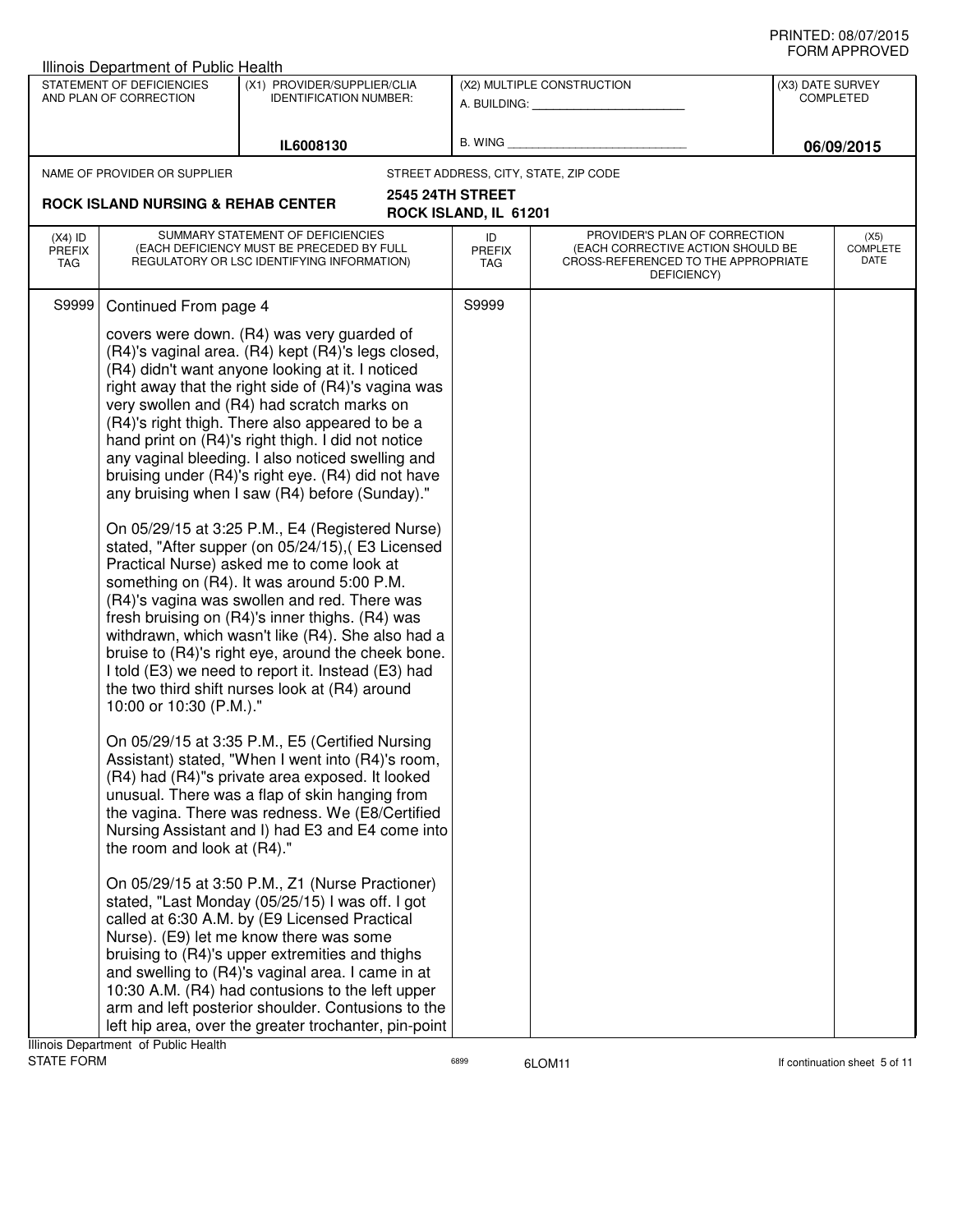|                                   | Illinois Department of Public Health                |                                                                                                                                                                                                                                                                                                                                                                                                                                                                                                                                                                                                                                                                                                                                                                                                                                                                                                                                                                                                                                                                                                                                                                                                                                                                                                                                                                                                                                                                                                                                                                                                                                                                                                                                                                                                                                                                                                                      |                            |                                                                                                                          |                  |                                 |
|-----------------------------------|-----------------------------------------------------|----------------------------------------------------------------------------------------------------------------------------------------------------------------------------------------------------------------------------------------------------------------------------------------------------------------------------------------------------------------------------------------------------------------------------------------------------------------------------------------------------------------------------------------------------------------------------------------------------------------------------------------------------------------------------------------------------------------------------------------------------------------------------------------------------------------------------------------------------------------------------------------------------------------------------------------------------------------------------------------------------------------------------------------------------------------------------------------------------------------------------------------------------------------------------------------------------------------------------------------------------------------------------------------------------------------------------------------------------------------------------------------------------------------------------------------------------------------------------------------------------------------------------------------------------------------------------------------------------------------------------------------------------------------------------------------------------------------------------------------------------------------------------------------------------------------------------------------------------------------------------------------------------------------------|----------------------------|--------------------------------------------------------------------------------------------------------------------------|------------------|---------------------------------|
|                                   | STATEMENT OF DEFICIENCIES<br>AND PLAN OF CORRECTION | (X1) PROVIDER/SUPPLIER/CLIA<br><b>IDENTIFICATION NUMBER:</b>                                                                                                                                                                                                                                                                                                                                                                                                                                                                                                                                                                                                                                                                                                                                                                                                                                                                                                                                                                                                                                                                                                                                                                                                                                                                                                                                                                                                                                                                                                                                                                                                                                                                                                                                                                                                                                                         |                            | (X2) MULTIPLE CONSTRUCTION                                                                                               | (X3) DATE SURVEY | <b>COMPLETED</b>                |
|                                   |                                                     |                                                                                                                                                                                                                                                                                                                                                                                                                                                                                                                                                                                                                                                                                                                                                                                                                                                                                                                                                                                                                                                                                                                                                                                                                                                                                                                                                                                                                                                                                                                                                                                                                                                                                                                                                                                                                                                                                                                      |                            | A. BUILDING: A. BUILDING:                                                                                                |                  |                                 |
|                                   |                                                     | IL6008130                                                                                                                                                                                                                                                                                                                                                                                                                                                                                                                                                                                                                                                                                                                                                                                                                                                                                                                                                                                                                                                                                                                                                                                                                                                                                                                                                                                                                                                                                                                                                                                                                                                                                                                                                                                                                                                                                                            | B. WING                    |                                                                                                                          |                  | 06/09/2015                      |
|                                   | NAME OF PROVIDER OR SUPPLIER                        |                                                                                                                                                                                                                                                                                                                                                                                                                                                                                                                                                                                                                                                                                                                                                                                                                                                                                                                                                                                                                                                                                                                                                                                                                                                                                                                                                                                                                                                                                                                                                                                                                                                                                                                                                                                                                                                                                                                      |                            | STREET ADDRESS, CITY, STATE, ZIP CODE                                                                                    |                  |                                 |
|                                   | <b>ROCK ISLAND NURSING &amp; REHAB CENTER</b>       | <b>2545 24TH STREET</b>                                                                                                                                                                                                                                                                                                                                                                                                                                                                                                                                                                                                                                                                                                                                                                                                                                                                                                                                                                                                                                                                                                                                                                                                                                                                                                                                                                                                                                                                                                                                                                                                                                                                                                                                                                                                                                                                                              | ROCK ISLAND, IL 61201      |                                                                                                                          |                  |                                 |
| $(X4)$ ID<br>PREFIX<br><b>TAG</b> |                                                     | SUMMARY STATEMENT OF DEFICIENCIES<br>(EACH DEFICIENCY MUST BE PRECEDED BY FULL<br>REGULATORY OR LSC IDENTIFYING INFORMATION)                                                                                                                                                                                                                                                                                                                                                                                                                                                                                                                                                                                                                                                                                                                                                                                                                                                                                                                                                                                                                                                                                                                                                                                                                                                                                                                                                                                                                                                                                                                                                                                                                                                                                                                                                                                         | ID<br>PREFIX<br><b>TAG</b> | PROVIDER'S PLAN OF CORRECTION<br>(EACH CORRECTIVE ACTION SHOULD BE<br>CROSS-REFERENCED TO THE APPROPRIATE<br>DEFICIENCY) |                  | (X5)<br><b>COMPLETE</b><br>DATE |
| S9999                             | Continued From page 5                               |                                                                                                                                                                                                                                                                                                                                                                                                                                                                                                                                                                                                                                                                                                                                                                                                                                                                                                                                                                                                                                                                                                                                                                                                                                                                                                                                                                                                                                                                                                                                                                                                                                                                                                                                                                                                                                                                                                                      | S9999                      |                                                                                                                          |                  |                                 |
|                                   | assessed for sexual assault."                       | bruises to the right upper arm and bruising to the<br>posterior inner thighs. I checked (R4)'s vaginal<br>area and noticed slight edema to the labia<br>majora. I was on call for (E10 Physician) Sunday<br>night (05/24/15) and I did not receive a call that<br>night. If I knew the way $(R4)$ was acting, how $(R4)$<br>was withdrawn and fearful along with all the<br>bruising and scratches I would have sent (R4) to<br>the ER (Emergency Room) that night to be<br>On 05/29/15 at 4:10 P.M., E6 (Certified Nursing<br>Assistant) stated, "I worked Sunday (05/24/15)<br>from 6:00 A.M. until 10:30 P.M. (R4) was in my<br>group. I saw (R4) for the first time that day around<br>7:00 A.M. I did A.M. (morning) care that day. I<br>noticed a few bruises on (R4)'s arms. I also did<br>peri care (perineal care) that morning and didn't<br>notice anything unusual. We did not get (R4) up<br>that day in the (mechanical lift). (R4) was in bed<br>all day. I became aware of the situation around<br>5:00 P.M., when the CNAs (Certified Nursing<br>Assistants) and Nurses started talking about it."<br>On 05/29/15 at 4:20 P.M., E2 (Director of Nurses)<br>stated, "E1 (Administrator) called me on Monday<br>morning (05/25/15) at 5:30 A.M. and told me we<br>have a possible abuse allegation. (E1) stated that<br>staff had noticed bruising and redness on (R4)'s<br>labia and inner thighs. I came to the facility<br>immediately, (R4) was in dialysis. Around 10:00<br>A.M., I took E11 (Licensed Practical Nurse) with<br>me and looked at (R4). I noticed redness under<br>(R4)'s right thigh, a small bruise on (R4) left inner<br>thigh. Nothing obvious to (R4)'s vaginal area. I<br>called the non-emergency police number. They<br>told me that if it was an emergency to hang up<br>and call the emergency number. I called the elder<br>officer a few days later and reported it." |                            |                                                                                                                          |                  |                                 |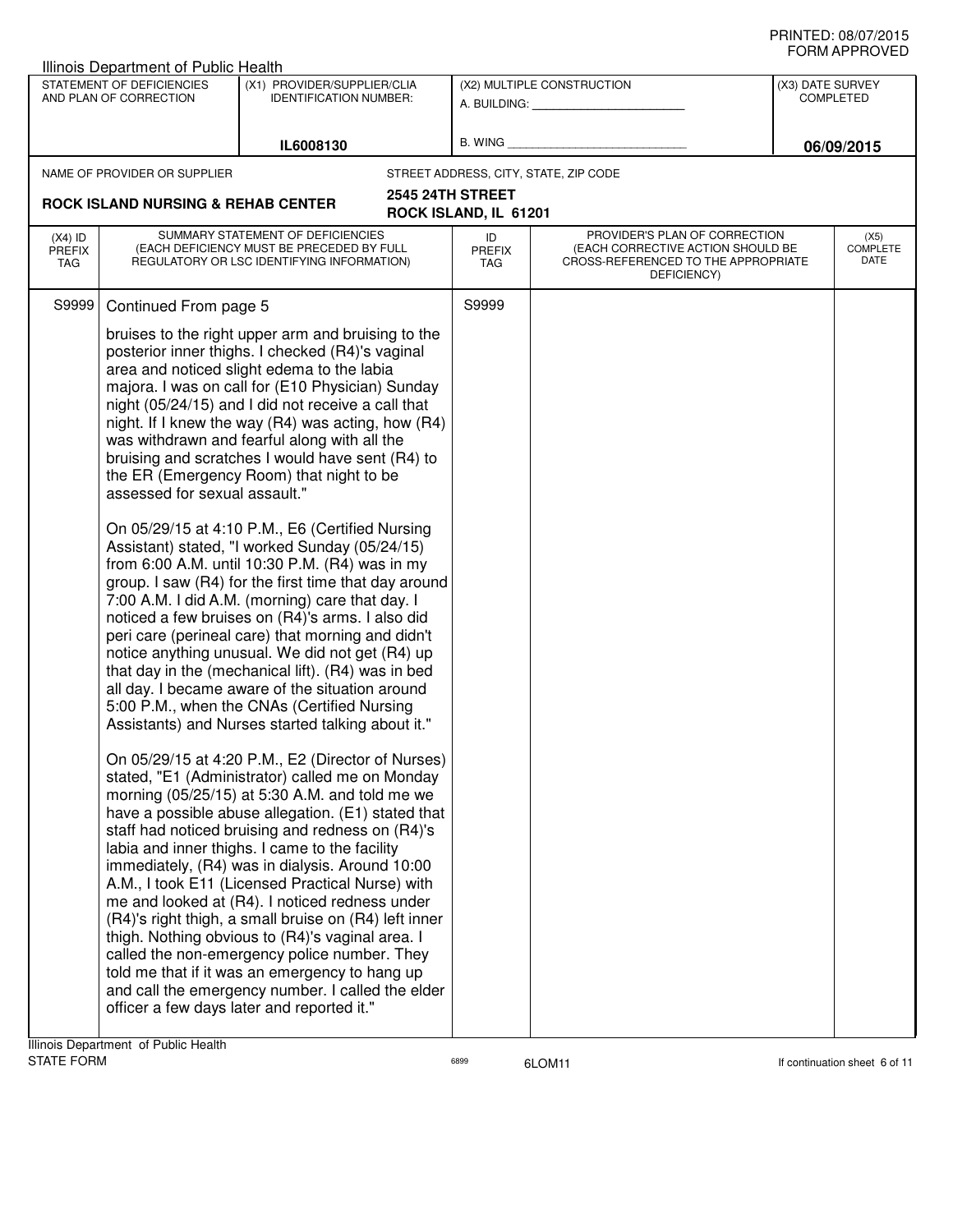|                                   | Illinois Department of Public Health                                                                                                          |                                                                                                                                                                                                                                                                                                                                                                                                                                                                                                                                                                                                                                                                                                                                                                                                                                                                                                                                                                                                                                                                                                                                                                                                                                                                                                                                                                                                                                                                                                                                                         |                                                  |                                                                                                                          |                                      | ש∟יטוו ו ותושוט                 |
|-----------------------------------|-----------------------------------------------------------------------------------------------------------------------------------------------|---------------------------------------------------------------------------------------------------------------------------------------------------------------------------------------------------------------------------------------------------------------------------------------------------------------------------------------------------------------------------------------------------------------------------------------------------------------------------------------------------------------------------------------------------------------------------------------------------------------------------------------------------------------------------------------------------------------------------------------------------------------------------------------------------------------------------------------------------------------------------------------------------------------------------------------------------------------------------------------------------------------------------------------------------------------------------------------------------------------------------------------------------------------------------------------------------------------------------------------------------------------------------------------------------------------------------------------------------------------------------------------------------------------------------------------------------------------------------------------------------------------------------------------------------------|--------------------------------------------------|--------------------------------------------------------------------------------------------------------------------------|--------------------------------------|---------------------------------|
|                                   | STATEMENT OF DEFICIENCIES<br>AND PLAN OF CORRECTION                                                                                           | (X1) PROVIDER/SUPPLIER/CLIA<br><b>IDENTIFICATION NUMBER:</b>                                                                                                                                                                                                                                                                                                                                                                                                                                                                                                                                                                                                                                                                                                                                                                                                                                                                                                                                                                                                                                                                                                                                                                                                                                                                                                                                                                                                                                                                                            |                                                  | (X2) MULTIPLE CONSTRUCTION<br>A. BUILDING: A. BUILDING:                                                                  | (X3) DATE SURVEY<br><b>COMPLETED</b> |                                 |
|                                   |                                                                                                                                               | IL6008130                                                                                                                                                                                                                                                                                                                                                                                                                                                                                                                                                                                                                                                                                                                                                                                                                                                                                                                                                                                                                                                                                                                                                                                                                                                                                                                                                                                                                                                                                                                                               |                                                  | B. WING <b>Example 2008</b>                                                                                              |                                      | 06/09/2015                      |
|                                   | NAME OF PROVIDER OR SUPPLIER                                                                                                                  |                                                                                                                                                                                                                                                                                                                                                                                                                                                                                                                                                                                                                                                                                                                                                                                                                                                                                                                                                                                                                                                                                                                                                                                                                                                                                                                                                                                                                                                                                                                                                         |                                                  | STREET ADDRESS, CITY, STATE, ZIP CODE                                                                                    |                                      |                                 |
|                                   | <b>ROCK ISLAND NURSING &amp; REHAB CENTER</b>                                                                                                 |                                                                                                                                                                                                                                                                                                                                                                                                                                                                                                                                                                                                                                                                                                                                                                                                                                                                                                                                                                                                                                                                                                                                                                                                                                                                                                                                                                                                                                                                                                                                                         | <b>2545 24TH STREET</b><br>ROCK ISLAND, IL 61201 |                                                                                                                          |                                      |                                 |
| $(X4)$ ID<br><b>PREFIX</b><br>TAG |                                                                                                                                               | SUMMARY STATEMENT OF DEFICIENCIES<br>(EACH DEFICIENCY MUST BE PRECEDED BY FULL<br>REGULATORY OR LSC IDENTIFYING INFORMATION)                                                                                                                                                                                                                                                                                                                                                                                                                                                                                                                                                                                                                                                                                                                                                                                                                                                                                                                                                                                                                                                                                                                                                                                                                                                                                                                                                                                                                            | ID<br><b>PREFIX</b><br>TAG                       | PROVIDER'S PLAN OF CORRECTION<br>(EACH CORRECTIVE ACTION SHOULD BE<br>CROSS-REFERENCED TO THE APPROPRIATE<br>DEFICIENCY) |                                      | (X5)<br><b>COMPLETE</b><br>DATE |
| S9999                             | Continued From page 6                                                                                                                         |                                                                                                                                                                                                                                                                                                                                                                                                                                                                                                                                                                                                                                                                                                                                                                                                                                                                                                                                                                                                                                                                                                                                                                                                                                                                                                                                                                                                                                                                                                                                                         | S9999                                            |                                                                                                                          |                                      |                                 |
|                                   | section C: Cognitive Patterns.<br>On 06/02/15 at 10:00 A.M., E10<br>Assistant to discuss this incident were<br>unsuccessful.<br>second floor. | On 05/29/15 at 4:35 P.M., E1 (Administrator)<br>stated, "(E12) Licensed Practical Nurse called me<br>about 5:30 A.M. on Monday morning (05/25/15).<br>(E12) said (E12) had found bruising on (R4)'s<br>inner thighs and redness and swelling of (R4)'s<br>vaginal area. I was out of town, so I called (E2<br>Director of Nurses) and (E2) came in."<br>R4's Minimum Data Set (MDS) dated 03/19/15<br>documents a score of 3 (severely impaired) under<br>(Physician/Medical Director) verified that E10<br>would expect to be notified of bruising to labia,<br>inner thighs, hips, around the right eye and<br>scratches to the right inner thigh and a resident<br>acting unnaturally withdrawn and fearful<br>immediately, so that further medical investigation,<br>possibly including a sexual assault evaluation,<br>could be completed. E10 stated, "Bruising<br>develops on the extent of the injury. The harder<br>you are hit, the deeper it develops. There is<br>nothing in (R4)'s medical record to indicate (R4)<br>has a condition that causes a delay in developing<br>bruising. (R4) has advanced dementia. It's hard<br>to know what (R4) is feeling. It is hard to<br>communicate with (R4). We have to rely on labs<br>(laboratory) to tell us what (R4)'s condition is."<br>Multiple attempts to notify E8 Certified Nursing<br>The facility's Nurses' Midnight Census Report<br>presented on 6/1/15 indicates that 28 residents<br>(R4, R5, R14, R15, R18, R19, R20, R24, R25,<br>R27, R32 to R48 and R86) currently live on the |                                                  |                                                                                                                          |                                      |                                 |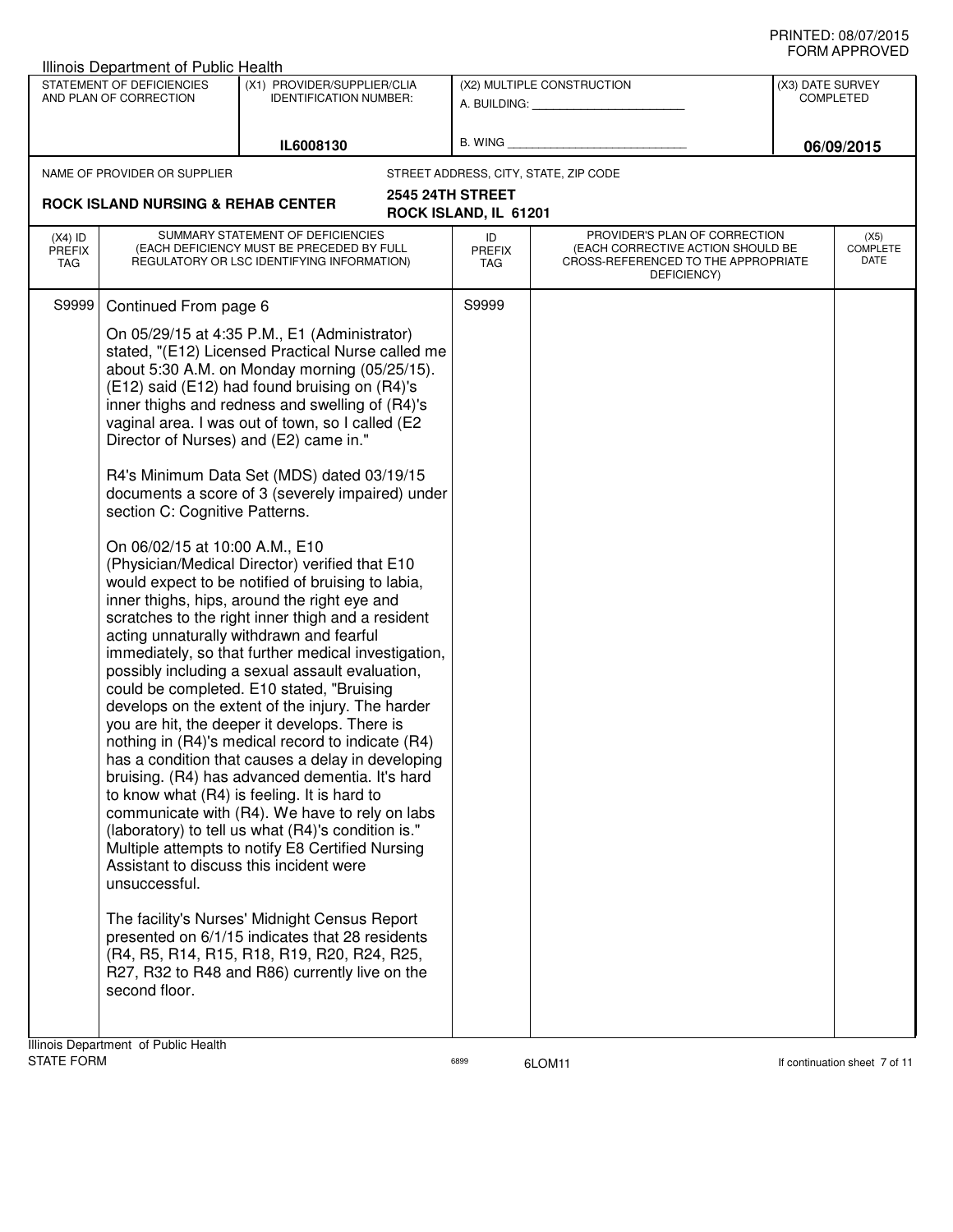|                                   | Illinois Department of Public Health                |                                                                                                                                                                                                                                                                                                                                                                                                                                                                                                                                                                                                                                         |                            |                                                                                                                          |                  |                               |
|-----------------------------------|-----------------------------------------------------|-----------------------------------------------------------------------------------------------------------------------------------------------------------------------------------------------------------------------------------------------------------------------------------------------------------------------------------------------------------------------------------------------------------------------------------------------------------------------------------------------------------------------------------------------------------------------------------------------------------------------------------------|----------------------------|--------------------------------------------------------------------------------------------------------------------------|------------------|-------------------------------|
|                                   | STATEMENT OF DEFICIENCIES<br>AND PLAN OF CORRECTION | (X1) PROVIDER/SUPPLIER/CLIA<br><b>IDENTIFICATION NUMBER:</b>                                                                                                                                                                                                                                                                                                                                                                                                                                                                                                                                                                            |                            | (X2) MULTIPLE CONSTRUCTION<br>A. BUILDING: A. BUILDING:                                                                  | (X3) DATE SURVEY | <b>COMPLETED</b>              |
|                                   |                                                     | IL6008130                                                                                                                                                                                                                                                                                                                                                                                                                                                                                                                                                                                                                               | B. WING                    |                                                                                                                          |                  | 06/09/2015                    |
|                                   | NAME OF PROVIDER OR SUPPLIER                        |                                                                                                                                                                                                                                                                                                                                                                                                                                                                                                                                                                                                                                         |                            | STREET ADDRESS, CITY, STATE, ZIP CODE                                                                                    |                  |                               |
|                                   | <b>ROCK ISLAND NURSING &amp; REHAB CENTER</b>       |                                                                                                                                                                                                                                                                                                                                                                                                                                                                                                                                                                                                                                         | <b>2545 24TH STREET</b>    |                                                                                                                          |                  |                               |
|                                   |                                                     |                                                                                                                                                                                                                                                                                                                                                                                                                                                                                                                                                                                                                                         | ROCK ISLAND, IL 61201      |                                                                                                                          |                  |                               |
| $(X4)$ ID<br><b>PREFIX</b><br>TAG |                                                     | SUMMARY STATEMENT OF DEFICIENCIES<br>(EACH DEFICIENCY MUST BE PRECEDED BY FULL<br>REGULATORY OR LSC IDENTIFYING INFORMATION)                                                                                                                                                                                                                                                                                                                                                                                                                                                                                                            | ID<br><b>PREFIX</b><br>TAG | PROVIDER'S PLAN OF CORRECTION<br>(EACH CORRECTIVE ACTION SHOULD BE<br>CROSS-REFERENCED TO THE APPROPRIATE<br>DEFICIENCY) |                  | (X5)<br>COMPLETE<br>DATE      |
|                                   |                                                     | The undated facility policy, titled Abuse<br>Prevention Program Facility Policy instructs staff,<br>"Employees are required to report any incident,<br>allegation or suspicion of potential abuse,<br>neglect, mistreatment or misappropriation of<br>resident property they observe, hear about or<br>suspect to the administrator immediately, or to an<br>immediate supervisor who must then immediately<br>report it to the administrator Upon learning of the<br>report, the administrator or designee shall initiate<br>an incident investigation. The nursing staff is<br>additionally responsible for documenting the           |                            |                                                                                                                          |                  |                               |
|                                   | resident or a visitor."                             | appearance of suspicious bruises, lacerations or<br>other abnormalities as they occur. Upon report of<br>such occurrences, the nursing staff is responsible<br>for assessing the resident, reviewing the<br>documentation and reporting to the administrator.<br>If the resident complains of physical injuries or if<br>injury is suspected, the resident's physician will<br>be contacted for further instructionsThe facility<br>shall also immediately contact local law<br>enforcement authorities (i.e., telephoning 911<br>where available) in the following situations:sexual<br>abuse of a resident by a staff member, another |                            |                                                                                                                          |                  |                               |
|                                   | labia was swollen and red.                          | On 05/29/15 at 2:50 P.M., R4 was lying in bed in<br>R4's room on the second floor, looking around<br>the room. There was multiple bruising on R4 's<br>arms, face, and handprint type bruising on R4 's<br>right inner thigh. There were also scratches<br>present on R4 's right inner thigh as well as a<br>swollen and bruised labia (vaginal area). R4's                                                                                                                                                                                                                                                                            |                            |                                                                                                                          |                  |                               |
| <b>STATE FORM</b>                 | Illinois Department of Public Health                | R4's Nurses' Notes dated 05/24/15 at 5:03 P.M.<br>document, "CNA assigned to resident alerted this<br>nurse to resident's 'red vaginal area'. Upon exam<br>(examination) per this nurse labia (right side) is<br>red and swollen and resident's clitoris has                                                                                                                                                                                                                                                                                                                                                                            | 6899                       | 6LOM11                                                                                                                   |                  | If continuation sheet 8 of 11 |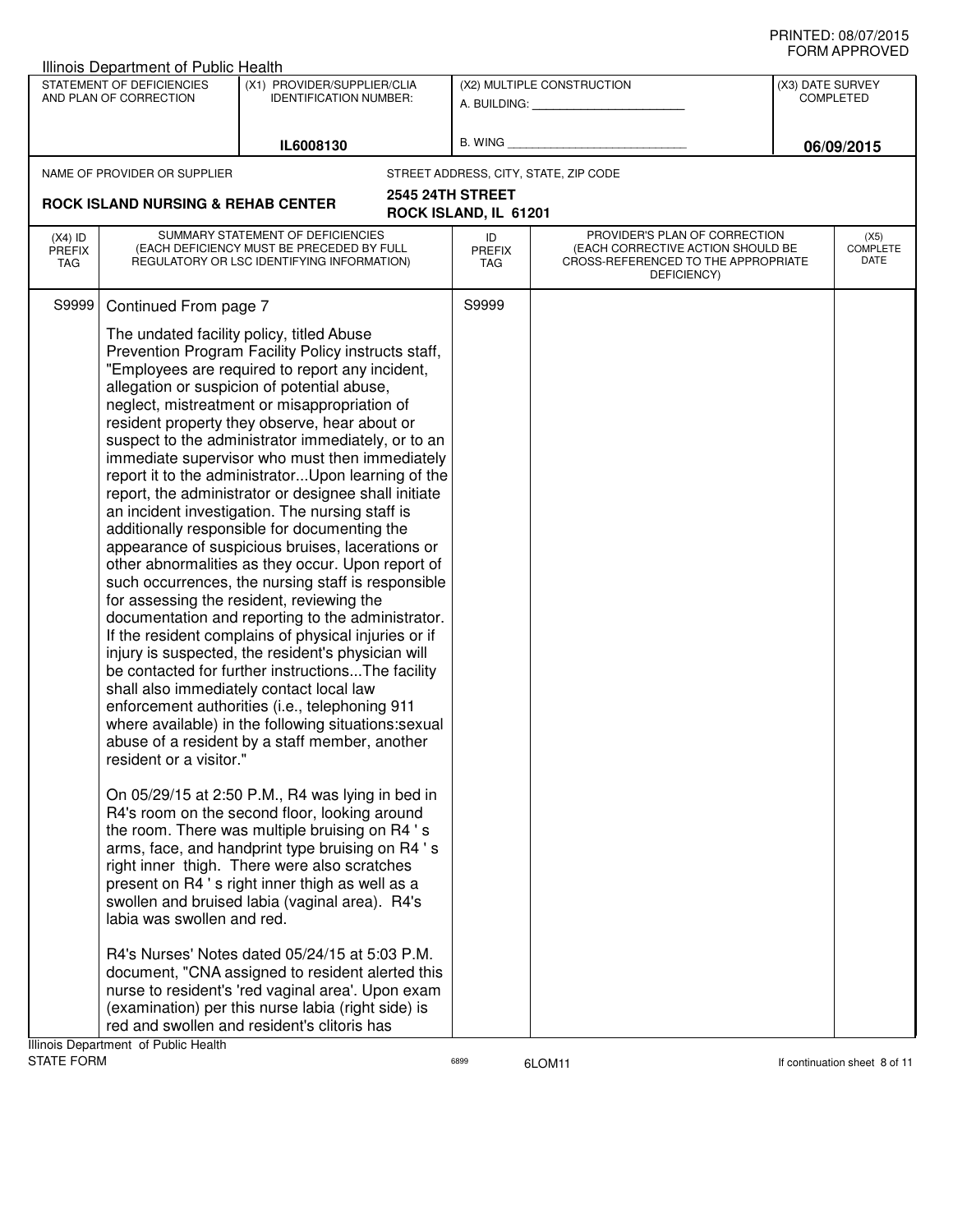|                                   | Illinois Department of Public Health                |                                                                                                                                                                                                                                                                                                                                                                                                                                                                                                                                                                                                                                                                                                                                                                                                                                                                                                                                                                                                                                                                                                                                                                                                                                                                                                                                                                                                                                                                                                                                                                                                                                                                    |                            |                                                                                                                          |                  |                                 |
|-----------------------------------|-----------------------------------------------------|--------------------------------------------------------------------------------------------------------------------------------------------------------------------------------------------------------------------------------------------------------------------------------------------------------------------------------------------------------------------------------------------------------------------------------------------------------------------------------------------------------------------------------------------------------------------------------------------------------------------------------------------------------------------------------------------------------------------------------------------------------------------------------------------------------------------------------------------------------------------------------------------------------------------------------------------------------------------------------------------------------------------------------------------------------------------------------------------------------------------------------------------------------------------------------------------------------------------------------------------------------------------------------------------------------------------------------------------------------------------------------------------------------------------------------------------------------------------------------------------------------------------------------------------------------------------------------------------------------------------------------------------------------------------|----------------------------|--------------------------------------------------------------------------------------------------------------------------|------------------|---------------------------------|
|                                   | STATEMENT OF DEFICIENCIES<br>AND PLAN OF CORRECTION | (X1) PROVIDER/SUPPLIER/CLIA<br><b>IDENTIFICATION NUMBER:</b>                                                                                                                                                                                                                                                                                                                                                                                                                                                                                                                                                                                                                                                                                                                                                                                                                                                                                                                                                                                                                                                                                                                                                                                                                                                                                                                                                                                                                                                                                                                                                                                                       |                            | (X2) MULTIPLE CONSTRUCTION                                                                                               | (X3) DATE SURVEY | <b>COMPLETED</b>                |
|                                   |                                                     |                                                                                                                                                                                                                                                                                                                                                                                                                                                                                                                                                                                                                                                                                                                                                                                                                                                                                                                                                                                                                                                                                                                                                                                                                                                                                                                                                                                                                                                                                                                                                                                                                                                                    |                            | A. BUILDING: A. BUILDING:                                                                                                |                  |                                 |
|                                   |                                                     | IL6008130                                                                                                                                                                                                                                                                                                                                                                                                                                                                                                                                                                                                                                                                                                                                                                                                                                                                                                                                                                                                                                                                                                                                                                                                                                                                                                                                                                                                                                                                                                                                                                                                                                                          | B. WING                    |                                                                                                                          |                  | 06/09/2015                      |
|                                   | NAME OF PROVIDER OR SUPPLIER                        |                                                                                                                                                                                                                                                                                                                                                                                                                                                                                                                                                                                                                                                                                                                                                                                                                                                                                                                                                                                                                                                                                                                                                                                                                                                                                                                                                                                                                                                                                                                                                                                                                                                                    |                            | STREET ADDRESS, CITY, STATE, ZIP CODE                                                                                    |                  |                                 |
|                                   |                                                     |                                                                                                                                                                                                                                                                                                                                                                                                                                                                                                                                                                                                                                                                                                                                                                                                                                                                                                                                                                                                                                                                                                                                                                                                                                                                                                                                                                                                                                                                                                                                                                                                                                                                    | <b>2545 24TH STREET</b>    |                                                                                                                          |                  |                                 |
|                                   | <b>ROCK ISLAND NURSING &amp; REHAB CENTER</b>       |                                                                                                                                                                                                                                                                                                                                                                                                                                                                                                                                                                                                                                                                                                                                                                                                                                                                                                                                                                                                                                                                                                                                                                                                                                                                                                                                                                                                                                                                                                                                                                                                                                                                    | ROCK ISLAND, IL 61201      |                                                                                                                          |                  |                                 |
| $(X4)$ ID<br><b>PREFIX</b><br>TAG |                                                     | SUMMARY STATEMENT OF DEFICIENCIES<br>(EACH DEFICIENCY MUST BE PRECEDED BY FULL<br>REGULATORY OR LSC IDENTIFYING INFORMATION)                                                                                                                                                                                                                                                                                                                                                                                                                                                                                                                                                                                                                                                                                                                                                                                                                                                                                                                                                                                                                                                                                                                                                                                                                                                                                                                                                                                                                                                                                                                                       | ID<br><b>PREFIX</b><br>TAG | PROVIDER'S PLAN OF CORRECTION<br>(EACH CORRECTIVE ACTION SHOULD BE<br>CROSS-REFERENCED TO THE APPROPRIATE<br>DEFICIENCY) |                  | (X5)<br><b>COMPLETE</b><br>DATE |
| S9999                             | Continued From page 8                               |                                                                                                                                                                                                                                                                                                                                                                                                                                                                                                                                                                                                                                                                                                                                                                                                                                                                                                                                                                                                                                                                                                                                                                                                                                                                                                                                                                                                                                                                                                                                                                                                                                                                    | S9999                      |                                                                                                                          |                  |                                 |
|                                   | being notified.<br>10:00 or 10:30 (P.M.)."          | obvious swelling. Origin of swelling and redness<br>is unknown, will pass information to oncoming<br>shift to monitor and have (Z1 Nurse Practioner)<br>examine area in the A.M." The same notes<br>contain no documentation that there was any<br>notification to the facility Administrator, attending<br>physician, responsible party, or law enforcement<br>R4's Nurses' Notes dated 05/25/15 at 5:36 A.M.<br>(over 12 hours later) document, "Noted bruising<br>to inner thighs injury. Skin report made. 5:25<br>A.M., (E1) notified. Also (E14 Assistant Director<br>of Nurses) called at 5:27 A.M." The same nurse's<br>note contained no documentation of attending<br>physician, responsible party, or law enforcement<br>On 05/29/15 at 3:25 P.M., E4 Registered Nurse<br>stated, "After supper (on 05/24/15), (E3 Licensed<br>Practical Nurse) asked me to come look at<br>something on (R4). It was around 5:00 P.M.<br>(R4)'s vagina was swollen and red. There was<br>fresh bruising on (R4)'s inner thighs. (R4) was<br>withdrawn, which wasn't like (R4). She also had a<br>bruise to (R4)'s right eye, around the cheek bone.<br>I told (E3) we need to report it. Instead (E3) had<br>the two third shift nurses look at (R4) around<br>On 05/29/15 at 4:35 P.M., E1 (Administrator)<br>stated, "(E12) Licensed Practical Nurse called me<br>about 5:30 A.M. on Monday morning (05/25/15).<br>(E12) said (E12) had found bruising on (R4)'s<br>inner thighs and redness and swelling of (R4)'s<br>vaginal area. I was out of town, so I called (E2<br>Director of Nurses) and (E2) came in."<br>On 05/29/15 at 3:50 P.M., Z1 (Nurse Practioner) |                            |                                                                                                                          |                  |                                 |
|                                   |                                                     | stated, "Last Monday (05/25/15) I was off. I got<br>called at 6:30 A.M. by (E9 Licensed Practical                                                                                                                                                                                                                                                                                                                                                                                                                                                                                                                                                                                                                                                                                                                                                                                                                                                                                                                                                                                                                                                                                                                                                                                                                                                                                                                                                                                                                                                                                                                                                                  |                            |                                                                                                                          |                  |                                 |
|                                   |                                                     | Nurse). (E9) let me know there was some                                                                                                                                                                                                                                                                                                                                                                                                                                                                                                                                                                                                                                                                                                                                                                                                                                                                                                                                                                                                                                                                                                                                                                                                                                                                                                                                                                                                                                                                                                                                                                                                                            |                            |                                                                                                                          |                  |                                 |
| <b>STATE FORM</b>                 | Illinois Department of Public Health                |                                                                                                                                                                                                                                                                                                                                                                                                                                                                                                                                                                                                                                                                                                                                                                                                                                                                                                                                                                                                                                                                                                                                                                                                                                                                                                                                                                                                                                                                                                                                                                                                                                                                    | 6899                       | 6LOM11                                                                                                                   |                  | If continuation sheet 9 of 11   |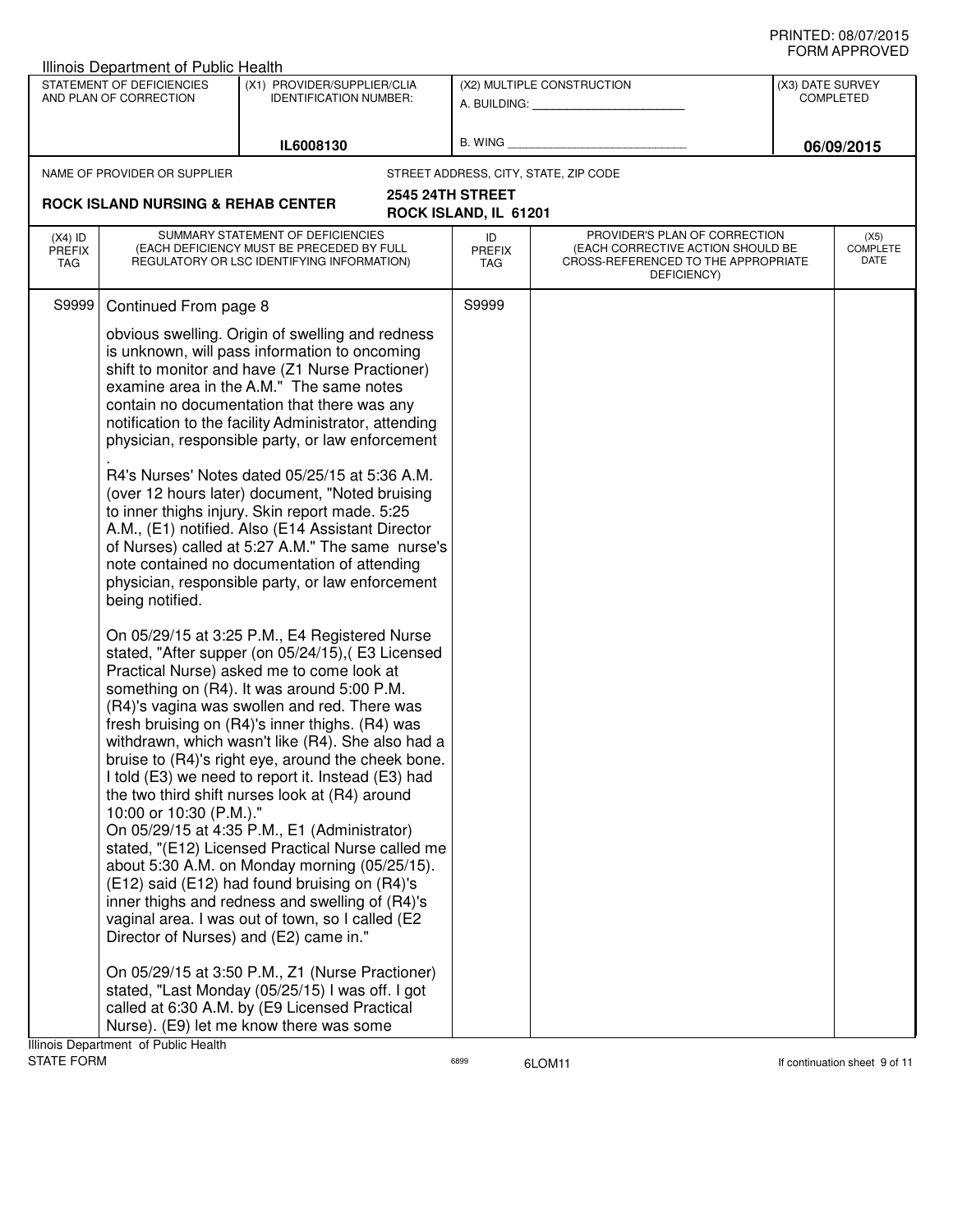|                                   | Illinois Department of Public Health                                                     |                                                                                                                                                                                                                                                                                                                                                                                                                                                                                                                                                                                                                                                                                                                                                                                                                                                                                                        |                                                  |                                                                                                                          |                  |                                 |
|-----------------------------------|------------------------------------------------------------------------------------------|--------------------------------------------------------------------------------------------------------------------------------------------------------------------------------------------------------------------------------------------------------------------------------------------------------------------------------------------------------------------------------------------------------------------------------------------------------------------------------------------------------------------------------------------------------------------------------------------------------------------------------------------------------------------------------------------------------------------------------------------------------------------------------------------------------------------------------------------------------------------------------------------------------|--------------------------------------------------|--------------------------------------------------------------------------------------------------------------------------|------------------|---------------------------------|
|                                   | STATEMENT OF DEFICIENCIES<br>AND PLAN OF CORRECTION                                      | (X1) PROVIDER/SUPPLIER/CLIA<br><b>IDENTIFICATION NUMBER:</b>                                                                                                                                                                                                                                                                                                                                                                                                                                                                                                                                                                                                                                                                                                                                                                                                                                           |                                                  | (X2) MULTIPLE CONSTRUCTION<br>A. BUILDING: A. BUILDING:                                                                  | (X3) DATE SURVEY | <b>COMPLETED</b>                |
|                                   |                                                                                          | IL6008130                                                                                                                                                                                                                                                                                                                                                                                                                                                                                                                                                                                                                                                                                                                                                                                                                                                                                              | B. WING                                          |                                                                                                                          |                  | 06/09/2015                      |
|                                   | NAME OF PROVIDER OR SUPPLIER                                                             |                                                                                                                                                                                                                                                                                                                                                                                                                                                                                                                                                                                                                                                                                                                                                                                                                                                                                                        | STREET ADDRESS, CITY, STATE, ZIP CODE            |                                                                                                                          |                  |                                 |
|                                   | <b>ROCK ISLAND NURSING &amp; REHAB CENTER</b>                                            |                                                                                                                                                                                                                                                                                                                                                                                                                                                                                                                                                                                                                                                                                                                                                                                                                                                                                                        | <b>2545 24TH STREET</b><br>ROCK ISLAND, IL 61201 |                                                                                                                          |                  |                                 |
| $(X4)$ ID<br><b>PREFIX</b><br>TAG |                                                                                          | SUMMARY STATEMENT OF DEFICIENCIES<br>(EACH DEFICIENCY MUST BE PRECEDED BY FULL<br>REGULATORY OR LSC IDENTIFYING INFORMATION)                                                                                                                                                                                                                                                                                                                                                                                                                                                                                                                                                                                                                                                                                                                                                                           | ID<br><b>PREFIX</b><br>TAG                       | PROVIDER'S PLAN OF CORRECTION<br>(EACH CORRECTIVE ACTION SHOULD BE<br>CROSS-REFERENCED TO THE APPROPRIATE<br>DEFICIENCY) |                  | (X5)<br><b>COMPLETE</b><br>DATE |
| S9999                             | Continued From page 9<br>assessed for sexual assault."<br>On 06/02/15 at 10:00 A.M., E10 | bruising to (R4)'s upper extremities and thighs<br>and swelling to (R4)'s vaginal area. I came in at<br>10:30 A.M. (R4) had contusions to the left upper<br>arm and left posterior shoulder. Contusions to the<br>left hip area, over the greater trochanter, pin-point<br>bruises to the right upper arm and bruising to the<br>posterior inner thighs. I checked (R4)'s vaginal<br>area and noticed slight edema to the labia<br>majora. I was on call for (E10 Physician) Sunday<br>night (05/24/15) and I did not receive a call that<br>night. If I knew the way (R4) was acting, how (R4)<br>was withdrawn and fearful along with all the<br>bruising and scratches I would have sent (R4) to<br>the ER (Emergency Room) that night to be<br>(Physician/Medical Director) verified that E10<br>would expect to be notified of bruising to labia,<br>inner thighs, hips, around the right eye and | S9999                                            |                                                                                                                          |                  |                                 |
|                                   | second floor.<br>Illinois Department of Public Health                                    | scratches to the right inner thigh and a resident<br>acting unnaturally withdrawn and fearful<br>immediately, so that further medical investigation,<br>possibly including a sexual assault evaluation,<br>could be completed. E10 stated, "Bruising<br>develops on the extent of the injury. The harder<br>you are hit, the deeper it develops. There is<br>nothing in (R4)'s medical record to indicate (R4)<br>has a condition that causes a delay in developing<br>bruising. (R4) has advanced dementia. It's hard<br>to know what (R4) is feeling. It is hard to<br>communicate with (R4). We have to rely on labs<br>(laboratory) to tell us what (R4)'s condition is."<br>The facility's Nurses' Midnight Census Report<br>presented on 6/1/15 indicates that 28 residents<br>(R4, R5, R14, R15, R18, R19, R20, R24, R25,<br>R27, R32 to R48 and R86) currently live on the                     |                                                  |                                                                                                                          |                  |                                 |